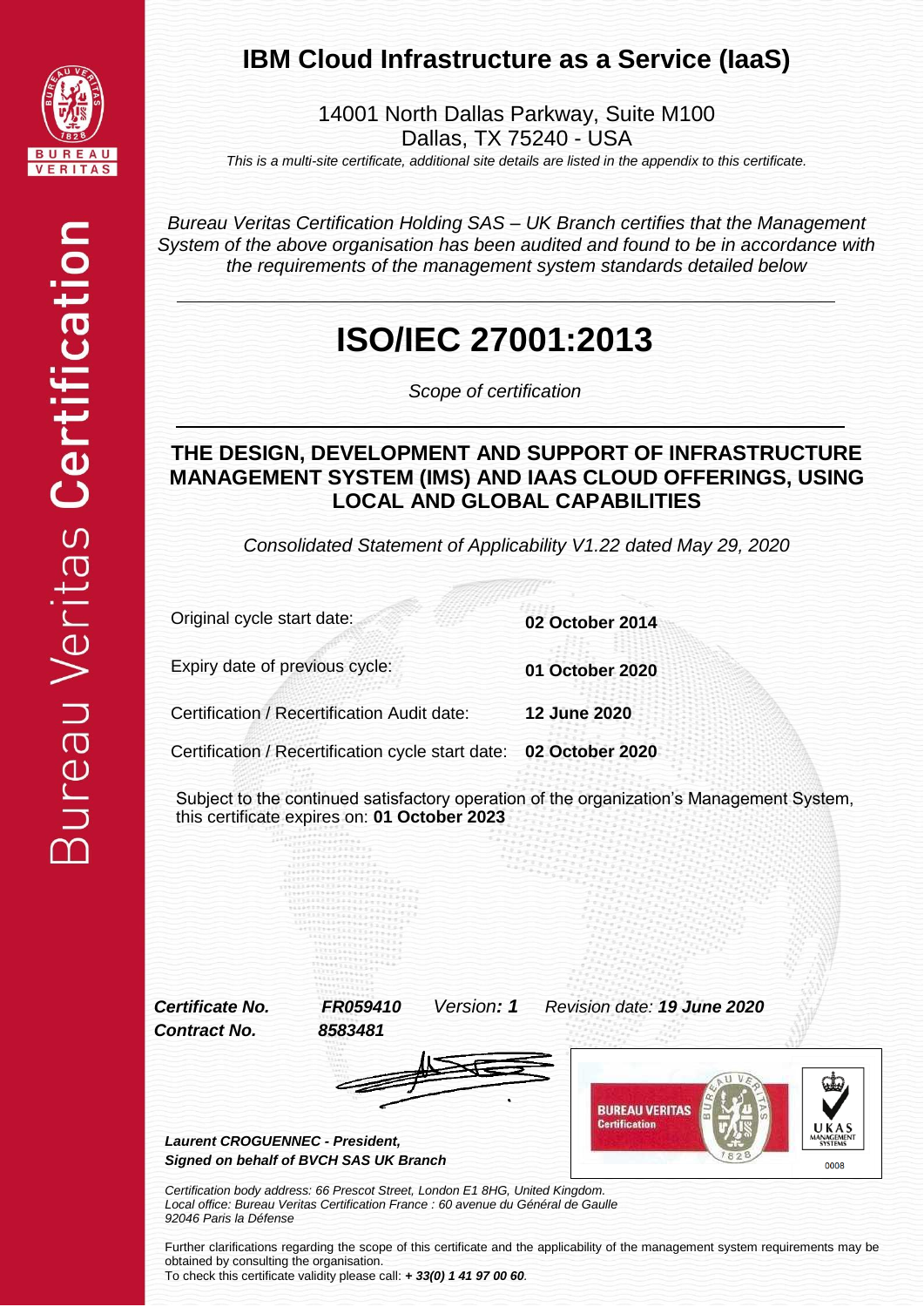



#### **IBM Cloud Infrastructure as a Service (IaaS)**

## **ISO/IEC 27001:2013**

*Scope of certification*

| <b>Site Name/Location</b>                                                | <b>Site Address</b>                                                                             |  |  |  |
|--------------------------------------------------------------------------|-------------------------------------------------------------------------------------------------|--|--|--|
| DAL 11 - IBM Cloud Infrastructure as a Service<br>(laaS) - Head Quarters | 14001 North Dallas Parkway, Suite M100, Dallas, TX 75240, USA                                   |  |  |  |
| AMS01 - SoftLayer Technologies Netherlands BV                            | Paul van Vlissingenstraat 16, 1096 BK, Amsterdam, The Netherlands                               |  |  |  |
| AMS03 - SoftLayer Technologies Netherlands BV                            | KPN CyberCenter - Rondebeltweg 62, Almere, 1329BG, The Netherlands                              |  |  |  |
| CHE01 - SoftLayer Technologies Private Limited                           | 226, Red Hills Road, Kallikuppam, Ambattur, Chennai- 600053, Tamil<br>Nadu, India               |  |  |  |
| DAL02 / DAL06 - SoftLayer Technologies, Inc.                             | 1333 N. Stemmons Freeway - Suite 110<br>Dallas. Texas 75207 - USA                               |  |  |  |
| DAL05 - SoftLayer Technologies, Inc.                                     | 4849 Alpha Rd. - Dallas, TX 75244- USA                                                          |  |  |  |
| DAL09 / DAL 08 - SoftLayer Technologies, Inc.                            | 900 Quality Way - Richardson, TX 75081 - USA                                                    |  |  |  |
| DAL10 - SoftLayer Technologies, Inc.                                     | 6431 Longhorn Dr. Irving, TX 75063 - USA                                                        |  |  |  |
| DAL12 - SoftLayer Technologies, Inc.                                     | Room 130 - 907 Security Row - Richardson, TX 75081 - USA                                        |  |  |  |
| DAL13 - SoftLayer Technologies, Inc                                      | 410E Data Hall- Row 4060 - 1649 W. Frankford Rd., Carrollton, TX 75007 -<br><b>USA</b>          |  |  |  |
| FRA02 - SoftLayer Technologies Deutscland<br>GmbH                        | Leonhard - Heisswolf Str 4. Frankfurt am Main, 65936 DE Germany                                 |  |  |  |
| FRA04 - SoftLayer Technologies, Inc.                                     | Building H, Eschborner Landstrasse 100, Frankfurt, Germany                                      |  |  |  |
| FRA05 - SoftLayer Technologies Deutscland<br>GmbH                        | Weissmullerstrasse 40 Frankfurt, Germany                                                        |  |  |  |
| HKG02 - SoftLayer Technologies Hong Kong<br>Limited                      | 33 Chun Choi Street, Yan Hing Industrial Building<br>Tseung Kwan O Industrial Estate, Hong Kong |  |  |  |
| HOU02 - SoftLayer Technologies, Inc.                                     | 855 Greens Parkway - Houston, TX 77067 -USA                                                     |  |  |  |
| LON02 - SoftLayer Technologies UK Limited                                | Fountain Court, Cox Lane Chessington - Greater London, KT9 1SJ United<br>Kingdom                |  |  |  |

*Contract No. 8583481*

*Certificate No. FR059410 Version: 1 Revision date: 19 June 2020*





*Laurent CROGUENNEC - President, Signed on behalf of BVCH SAS UK Branch*

*Certification body address: 66 Prescot Street, London E1 8HG, United Kingdom. Local office: Bureau Veritas Certification France : 60 avenue du Général de Gaulle 92046 Paris la Défense*

Further clarifications regarding the scope of this certificate and the applicability of the management system requirements may be obtained by consulting the organisation. To check this certificate validity please call: *+ 33(0) 1 41 97 00 60.*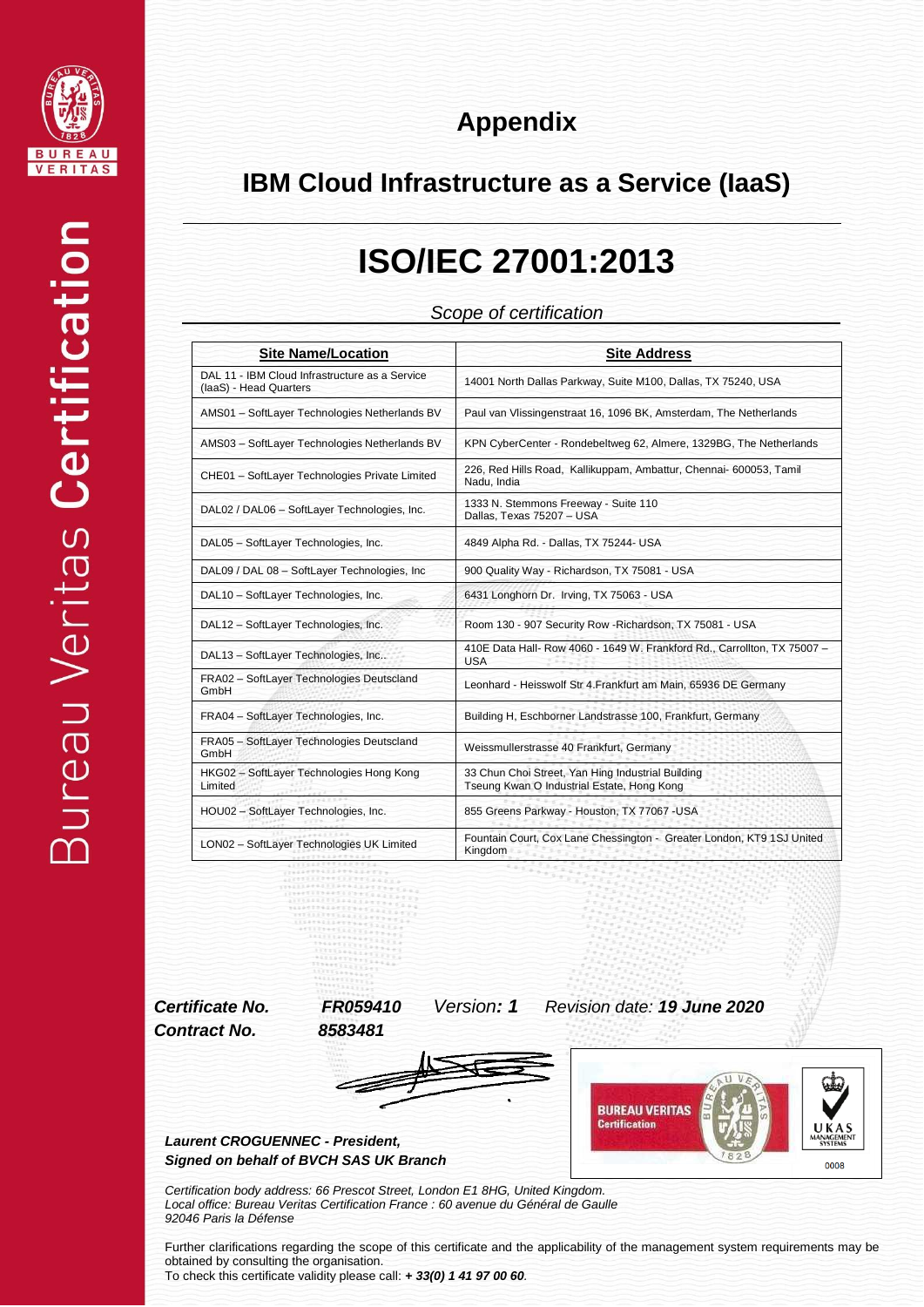

| <b>Appendix</b> |  |  |
|-----------------|--|--|
|                 |  |  |

#### **IBM Cloud Infrastructure as a Service (IaaS)**

### **ISO/IEC 27001:2013**

*Scope of certification*

| <b>Site Name/Location</b>                                    | <b>Site Address</b>                                                                                                   |
|--------------------------------------------------------------|-----------------------------------------------------------------------------------------------------------------------|
| LON04 - SoftLayer Technologies UK Limited                    | A57 Cody Technology Park Old, Victor Way, Farnborough GU14<br>0LH, United Kingdom                                     |
| LON05 - SoftLayer Technologies UK Limited                    | SL01 C/O Gyron Internet Campus, Hemel Hempstead, HP2 7EG, United<br>Kingdom                                           |
| LON06 - SoftLayer Technologies UK Limited                    | 12 Liverpool Rd, Trading Estate, Slough, Berkshire, SL1 4QZ, United<br>Kingdom                                        |
| MEX01 - IBM de Mexico Comercializacion y<br><b>Servicios</b> | Carretera Estatal 431 Km 2+200, Parque Tecnologico Inovacion Lote 79,<br>El Marqués, Querétaro, México C.P.: 76246    |
| MIL01 - SoftLayer Technologies Italia S.R.L.                 | c/o CAMPUS DATA4 Group - Via Monzoro 101-105<br>20010 Cornaredo (MI), Italy                                           |
| MON01 - SoftLayer Technologies Canada<br>Corporation         | 2525 Rue Canadien - Drummondville QC, Canada J2C 7W2                                                                  |
| OSA02 - SoftLayer Technologies Japan K.K.                    | 6-1 Saitoaokita Mino-shi, Osaka-fu 562-0029, Japan                                                                    |
| OSL01 - SoftLayer Technologies Norge AS                      | Fet Næringspark - Heiaveien 9 - Fetsund, 1900 Norway                                                                  |
| PAR01 - SoftLayer Technologies France SAS<br>Unipersonnelle  | 7-9 rue Petit - 92582 Clichy, France                                                                                  |
| PAR04 - SoftLayer Technologies France SAS                    | 7-9 rue Petit - 92582 Clichy, France                                                                                  |
| PAR05 - SoftLayer Technologies France SAS                    | 11 Avenue Johannes Gutenberg, 77700 Bailly Romainville, France                                                        |
| PAR06 - SoftLayer Technologies France SAS                    | 6 bis Avenue Gutemberg, 77600 Bussy Saint Georges, France                                                             |
| SAO01 - SoftLayer Technologies do Brasil Ltda                | Rua Presbitero Plinio Alves de Souza, 757 J. Ermida II - Jundiai, SP<br>13212-181 - Brazil                            |
| SAO04 - SoftLayer Technologies do Brasil Ltda                | Estrada dos Rimeiros, 943, Votuparim, Santana do Parnaiba, Brazil                                                     |
| SAO05 - SoftLayer Technologies do Brasil Ltda                | Av. 2 no. 50 Quadra G1, Gleba 1B Parte A Distrito Industrial Benedito<br>Storani, Vinhedo, State of São Paulo, Brazil |
| SEO01 - SoftLayer Technologies Korea Ltd                     | 46, Pangyo-ro 255beon-gil - Bundang-gu - Seongnam-si, Gyeonggi-do,<br>Korea<br>$-4.4 + 6.4$                           |
| SJC01 - SoftLayer Technologies, Inc.                         | 3105 Alfred St - Santa Clara, CA 95054 - USA                                                                          |
| SJC03 - SoftLayer Technologies, Inc                          | 1100 Space Park Drive - Santa Clara, CA 95054- USA                                                                    |
| SJC04 - SoftLayer Technologies, Inc.                         | 2001 Fortune Drive - San Jose, CA 95131 - USA                                                                         |

# *Contract No. 8583481*

*Certificate No. FR059410 Version: 1 Revision date: 19 June 2020*



*Laurent CROGUENNEC - President, Signed on behalf of BVCH SAS UK Branch*

*Certification body address: 66 Prescot Street, London E1 8HG, United Kingdom. Local office: Bureau Veritas Certification France : 60 avenue du Général de Gaulle 92046 Paris la Défense*

Further clarifications regarding the scope of this certificate and the applicability of the management system requirements may be obtained by consulting the organisation.

To check this certificate validity please call: *+ 33(0) 1 41 97 00 60.*